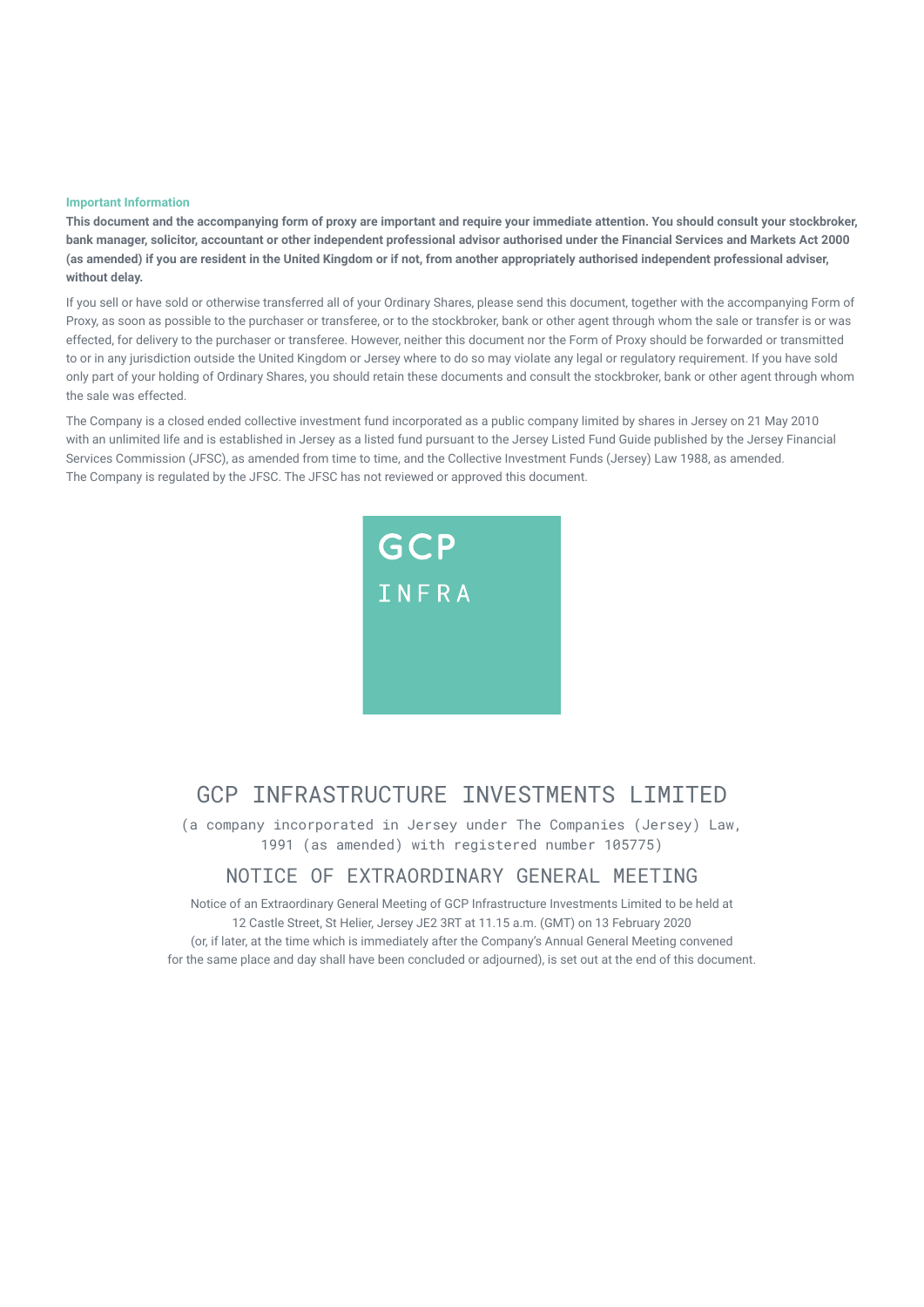Shareholders are requested to return the Form of Proxy accompanying this document. To be valid, the Form of Proxy must be completed and signed in accordance with the instructions detailed in the Form of Proxy and returned so as to be received by Link Market Services (Jersey) Limited, 12 Castle Street, St Helier, Jersey JE2 3RT as soon as possible but in any event so as to arrive no later than 11.15 a.m. (GMT) on 11 February 2020.

If you are a member of CREST, you may be able to make a proxy appointment or instruction using CREST, such CREST Proxy Instruction to be received by no later than 11.15 a.m. (GMT) on 11 February 2020. Further details can be found in the notes to the Notice of Extraordinary General Meeting under the heading "CREST Members".

The completion and return of a Form of Proxy or completing and transmitting a CREST Proxy Instruction will not prevent you from attending and voting at the Extraordinary General Meeting in person if you wish (and are so entitled).

**Your attention is drawn to the letter from the Chairman of the Company on page 3 of this document, which includes a recommendation from the Board that you vote in favour of the Resolution to be proposed at the Extraordinary General Meeting.** 

| <b>KEY TIMES AND DATES</b>                                   |                                                   |
|--------------------------------------------------------------|---------------------------------------------------|
| Latest time and date for receipt of Forms of Proxy           | 11.15 a.m. (GMT) on 11 February 2020              |
| Latest time and date for receipt of CREST Proxy Instructions | 11.15 a.m. (GMT) on 11 February 2020              |
| <b>Annual General Meeting</b>                                | 11.00 a.m. (GMT) on 13 February 2020              |
| <b>Extraordinary General Meeting</b>                         | 11.15 a.m. (GMT) on 13 February 2020 <sup>1</sup> |

1. Or, if later, at the time which is immediately after the Company's Annual General Meeting convened for the same place and day shall have been concluded or adjourned.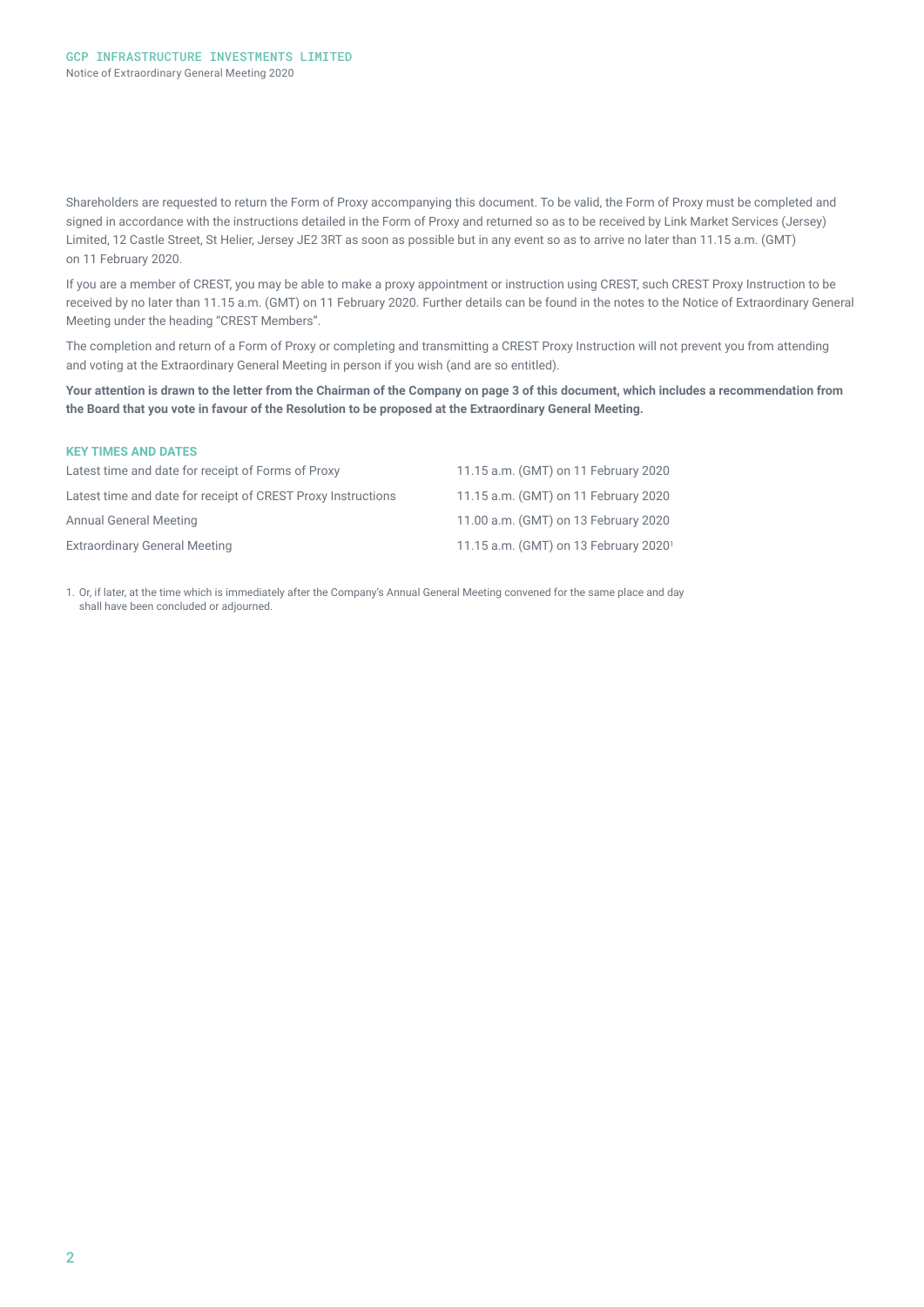### LETTER FROM THE CHAIRMAN OF GCP INFRASTRUCTURE INVESTMENTS LIMITED

(a company incorporated in Jersey under The Companies (Jersey) Law 1991 (as amended) with registered number 105775) Registered Office: 12 Castle Street, St Helier, Jersey JE2 3RT

### **Directors (all non-executive):**

Ian Reeves CBE (Chairman) Clive Spears David Pirouet Julia Chapman Dawn Crichard Michael Gray Paul de Gruchy

3 January 2020

Dear Shareholder,

### **NOTICE OF EXTRAORDINARY GENERAL MEETING**

#### Introduction

I am pleased to send you the notice of an Extraordinary General Meeting of the Company, in connection with the 2020 Placing Programme, which is being held at 12 Castle Street, St Helier, Jersey JE2 3RT on 13 February 2020 at 11.15 a.m (GMT) (or, if later, at the time which is immediately after the Company's Annual General Meeting convened for the same place and day shall have been concluded or adjourned).

The purpose of this letter is to explain certain elements of the business of the Extraordinary General Meeting to you. Against a UK market backdrop of limited governmental support for private sector finance of new infrastructure, and an increasingly competitive secondary market, the Company has maintained a sufficient and attractive pipeline to reinvest capital that it has received by way of repayments and early prepayments during the year. The Board remains confident of its ability to continue to maintain a pipeline for these purposes in the near term.

The Company did not raise any additional equity capital in connection with its 2019 Placing Programme, with financing for new investments sourced from a combination of its operations, prepayments and net drawdowns under the Company's revolving credit facilities. The Board remains supportive of future growth where it is expected that the new investment activity will be accretive to the attractiveness of the risk‑adjusted returns of the investment portfolio and brings with it the associated benefits of additional portfolio diversification.

Accordingly, in order to ensure the Company remains well positioned to take advantage of appropriate investment opportunities as and when they arise, particularly where it may not be possible to fund such opportunities through the Company's available resources at the time, it is seeking Shareholder approval to enable it to create a new share issuance programme (the "2020 Placing Programme") for up to 175,613,250 Ordinary Shares in aggregate, representing approximately 20 per cent. of the Ordinary Shares in issue as at the Latest Practicable Date.

As a result of changes to the Prospectus Rules, from July 2017, issuers, including the Company, can issue up to 20 per cent. (previously up to 10 per cent.) of the same class of share without being obliged to publish a prospectus, subject to certain restrictions regarding public offerings. The Company therefore does not intend to publish a prospectus in connection with the 2020 Placing Programme.

The authority is being sought by way of two separate resolutions, neither resolution being conditional on the other being passed, seeking:-

- i) a general disapplication authority in respect of up to 87,806,625 Ordinary Shares, representing approximately 10 per cent. of the Ordinary Shares in issue as at the Latest Practicable Date, at the Company's Annual General Meeting (see Resolution 14 of the Notice of the Annual General Meeting); and
- ii) an additional disapplication authority in respect of up to 87,806,625 Ordinary Shares, representing approximately 10 per cent. of the Ordinary Shares in issue as at the Latest Practicable Date, at an Extraordinary General Meeting to be convened specifically for the purpose of this resolution.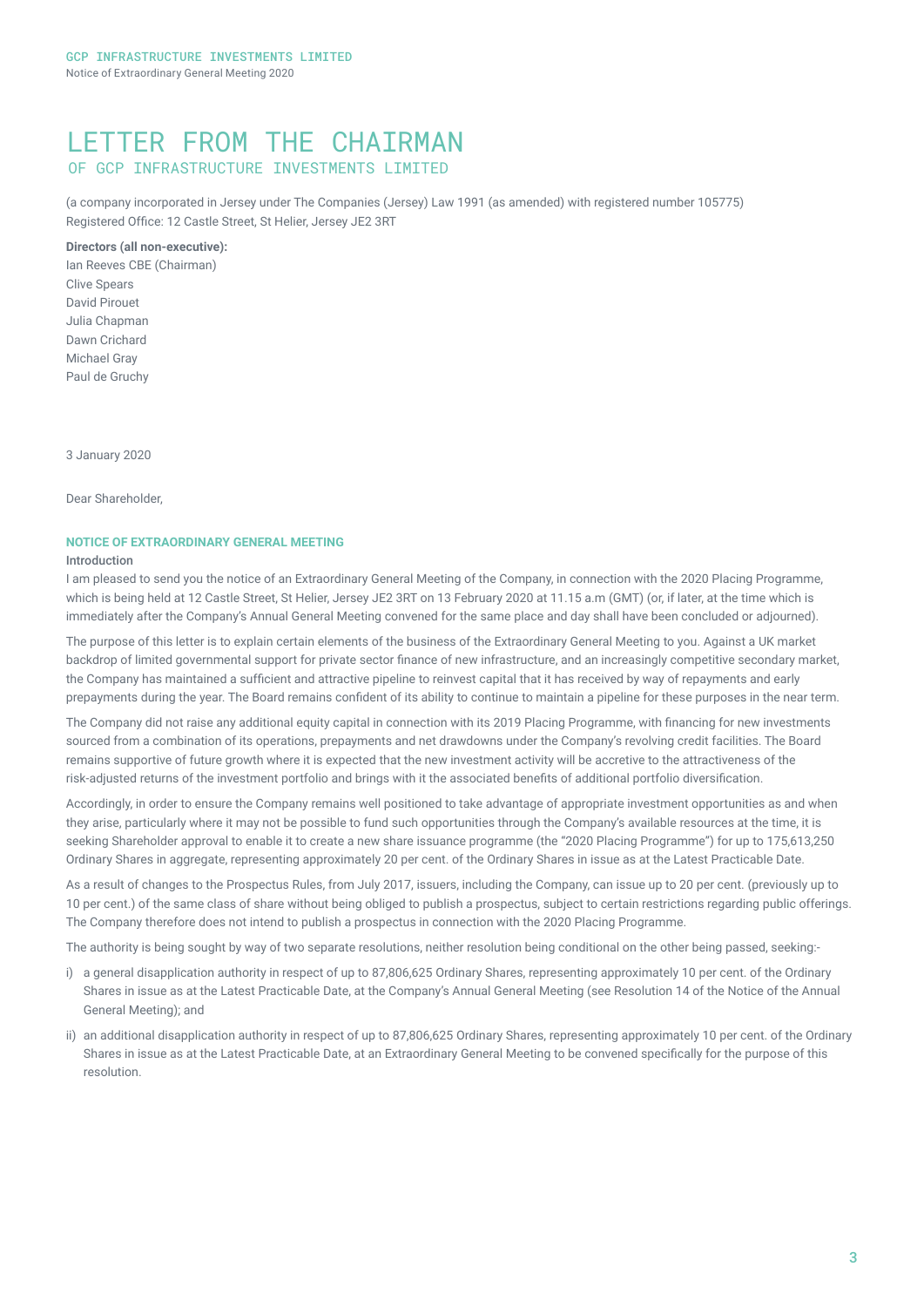### LETTER FROM THE CHATRMAN CONTINUED OF GCP INFRASTRUCTURE INVESTMENTS LIMITED

#### **Special Resolution to be proposed at the EGM**

In order for the Directors to continue to have the authority, in certain circumstances, to issue equity securities (as defined in the Articles) for cash free of the pre-emption rights conferred by the Articles (the "Pre-Emption Rights"), such Pre-Emption Rights must be disapplied. Accordingly, a Special Resolution is being proposed at the Extraordinary General Meeting to authorise the Directors to disapply pre-emption rights in respect of the issue of equity securities up to 87,806,625 Ordinary Shares (representing approximately 10 per cent. of the Ordinary Shares in issue as at the Latest Practicable Date) pursuant to the 2020 Placing Programme.

A Special Resolution requires a majority of at least two-thirds of Shareholders entitled to vote and present in person or by proxy to vote in favour in order for it to be passed.

#### **Details of the 2020 Placing Programme**

The Company, through its Investment Adviser, continues to see attractive investment opportunities in the UK infrastructure market. In order to position the Company to take advantage of such opportunities as and when they arise, particularly where it may not be possible to fund such opportunities through the Company's available resources at the time, the Directors believe it is appropriate for the Company to implement the 2020 Placing Programme, noting a background of continuing demand for the Company's Ordinary Shares. As at 31 December 2019 the Company's Ordinary Shares traded at a premium of 18 per cent. to their prevailing Net Asset Value ("NAV").

The Directors believe the 2020 Placing Programme will have the following benefits for Shareholders:

- ― the Company will be able to raise additional capital promptly, enabling it to take advantage of current and future investment opportunities, thereby further diversifying its investment portfolio, both by number of investments and by sector;
- ― an increase in the market capitalisation of the Company will help to make the Company attractive to a wider investor base;
- ― it is expected that the secondary market liquidity in the Ordinary Shares will be further enhanced as a result of a larger and more diversified shareholder base. The 2020 Placing Programme will partially satisfy market demand for Ordinary Shares from time to time and improve liquidity in the market for Ordinary Shares;
- ― the Company's fixed running costs will be spread across a wider shareholder base, thereby reducing the ongoing costs ratio; and
- ― by taking advantage of the amendments made to the Prospectus Rules in July 2017 which permit issuers such as the Company to issue up to 20 per cent. of the same class of share without being obliged to publish a prospectus, the 2020 Placing Programme will result in materially reduced fixed costs associated with the publication of prospectus documentation.

Shareholders are therefore being asked to approve by way of a Special Resolution at the Extraordinary General Meeting the disapplication of the pre-emption rights in the Articles in respect of the issue of up to 87,806,625 Ordinary Shares pursuant to the 2020 Placing Programme.

It is intended the 2020 Placing Programme will be implemented by way of a series of non-pre-emptive placings (rather than pre-emptive open offers and/or offers for subscription). In the event that the Company determines to issue shares by way of pre-emptive open offers and/or offers for subscription, a prospectus will be published by the Company in relation to such possible future offers.

Any Ordinary Shares issued pursuant to the 2020 Placing Programme will be issued at a minimum issue price equal to the prevailing NAV per Ordinary Share at the time of allotment together with a premium intended at least to cover the costs and expenses of the relevant placing or issue of Ordinary Shares (including, without limitation, any placing commissions) and the initial investment of the amounts raised. The issue price in respect of each relevant placing or issue of Ordinary Shares will be determined on the basis described above to cover the costs and expenses of each placing or issue and thereby avoid any dilution of the NAV of the then existing Ordinary Shares held by Shareholders.

The 2020 Placing Programme will be flexible and may have a number of closing dates. The 2020 Placing Programme will not be underwritten.

The Ordinary Shares will be issued in registered form and may be held in certificated or uncertificated form. Temporary documents of title will not be issued pending the dispatch of definitive certificates for the Ordinary Shares. The new Ordinary Shares will rank equally with existing Ordinary Shares, including as to any right to receive dividends (save for any dividends or other distributions declared, made or paid on the Ordinary Shares by reference to a record date prior to the allotment of the relevant new Ordinary Shares).

As at the Latest Practicable Date prior to the publication of this Circular, there were 878,066,256 Ordinary Shares in issue. If 175,613,250 million Ordinary Shares (being the maximum number of Ordinary Shares available under the 2020 Placing Programme) were to be issued pursuant to the 2020 Placing Programme, the issued share capital following the closing of the 2020 Placing Programme would have increased by approximately 20 per cent. (ignoring the effect of any Ordinary Shares issued in lieu of any entitlement to receive dividends or otherwise than pursuant to the 2020 Placing Programme). On this basis, if an existing Shareholder did not acquire any Ordinary Shares in the 2020 Placing Programme, his or her proportionate voting interest in the Company would be diluted by approximately 17 per cent. However, as stated above, the issue price in respect of each relevant placing or issue of Ordinary Shares will be determined so as to cover the costs and expenses of each placing and thereby avoid any dilution of the NAV of the existing Ordinary Shares.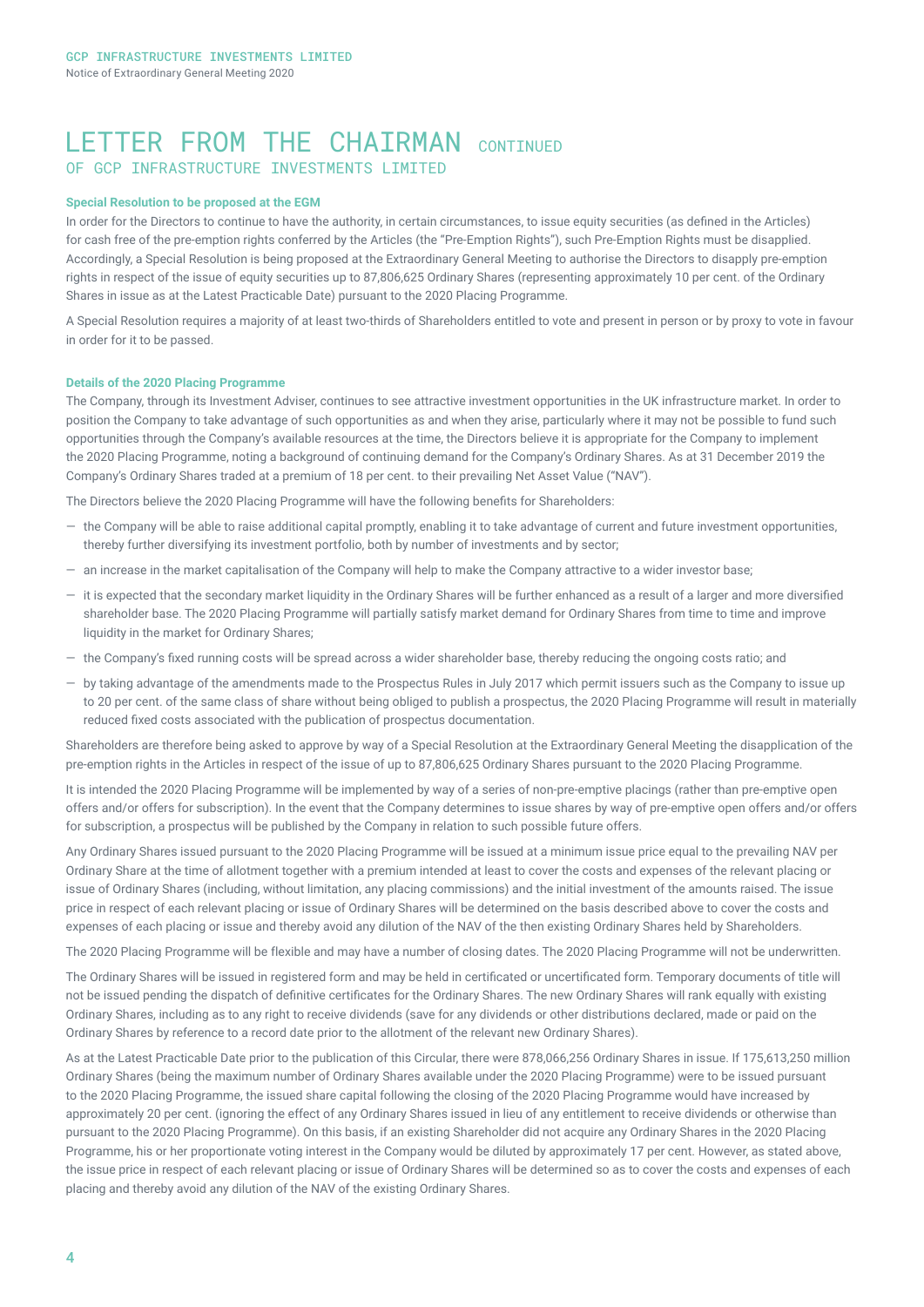#### **Action to be taken**

The action to be taken in respect of the EGM depends on whether you hold your Ordinary Shares in certificated form or in uncertificated form (that is, in CREST).

#### **Certificated Shareholders**

Please check that you have received a Form of Proxy for use in respect of the EGM with this document.

Whether or not you propose to attend the EGM in person, you are strongly encouraged to complete, sign and return your Form of Proxy in accordance with the instructions printed thereon as soon as possible, but in any event so as to be received by the Registrar at Link Market Services (Jersey) Limited, 12 Castle Street, St Helier, Jersey JE2 3RT no later than 11.15 a.m. (GMT) on 11 February 2020.

Submission of the Form of Proxy will enable your vote to be counted at the EGM in the event of your absence. The completion and return of the Form of Proxy will not prevent you from attending and voting at the EGM, or any adjournment thereof, in person should you wish to do so.

#### **Uncertificated Shareholders**

CREST members can appoint proxies using the CREST electronic proxy appointment service and transmit a CREST Proxy Instruction in accordance with the procedures set out in the CREST Manual (available via **www.euroclear.com/CREST**).

**Whether or not you propose to attend the EGM in person, you are strongly encouraged to complete your CREST Proxy Instruction in accordance with the procedures set out in the CREST Manual as soon as possible, but in any event so as to be received by the Registrar, CREST ID RA10, no later than 11.15am (GMT) on 11 February 2020.**

This will enable your vote to be counted at the EGM in the event of your absence. The completion and return of the CREST Proxy Instruction will not prevent you from attending and voting at the EGM, or any adjournment thereof, in person should you wish to do so.

#### **Board Recommendation**

The Board considers that the Resolution to be proposed at the Extraordinary General Meeting is in the best interests of the Company and Shareholders as a whole and recommends Shareholders to vote in favour of the Resolution as the Directors intend to do in respect of their own beneficial holdings which, as at the Latest Practicable Date, currently represent approximately 0.07 per cent. of the issued share capital of the Company.

Yours faithfully,

**Ian Reeves CBE**  Chairman For and on behalf of GCP Infrastructure Investments Limited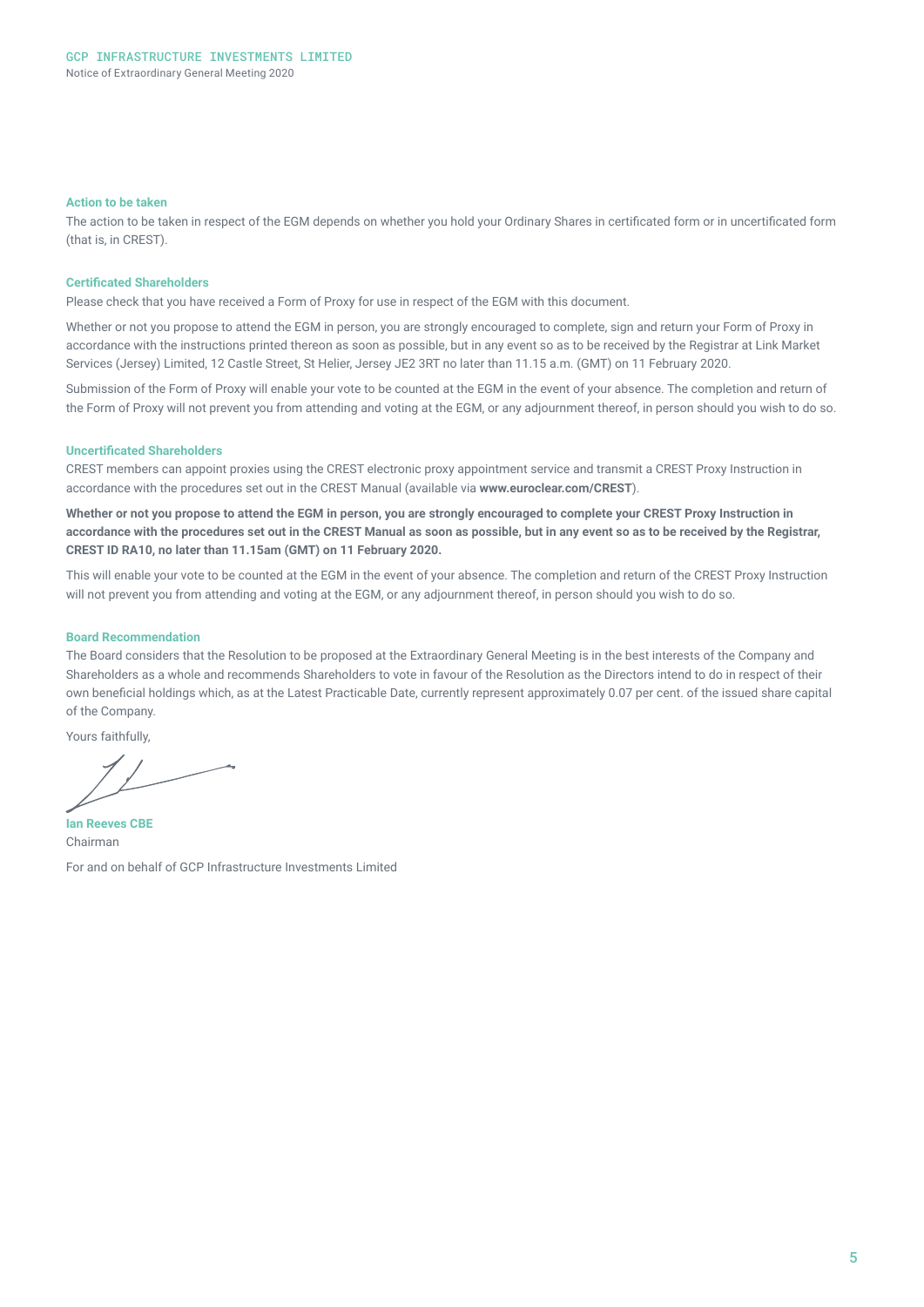# DEFINITIONS

The following definitions apply throughout this document, unless the context requires otherwise:

| "Articles"<br>the articles of association of the Company<br>in force from time to time                                                                                                                                                                                                                                                                                                  | "CREST Proxy Instruction"<br>a proxy instruction messa<br>through CREST in accorda<br><b>CREST Manual</b>                                                                                                                                                                                                                          |
|-----------------------------------------------------------------------------------------------------------------------------------------------------------------------------------------------------------------------------------------------------------------------------------------------------------------------------------------------------------------------------------------|------------------------------------------------------------------------------------------------------------------------------------------------------------------------------------------------------------------------------------------------------------------------------------------------------------------------------------|
| "Board"<br>the board of Directors of the Company<br>"Circular"<br>This document, including the Notice of<br>the EGM<br>"Companies Law"<br>the Companies (Jersey) Law 1991,<br>as amended, and any subsidiary legislation<br>from time to time made thereunder, including<br>any statutory modifications or re-enactments<br>for the time being in force                                 | "C Shares"<br>C shares of £0.01 in the ca<br>the Company<br>"Deferred Shares"<br>Deferred shares of £0.01 ii<br>the Company<br>"Directors"<br>the directors of the Compa<br>time to time<br>"Extraordinary General Me                                                                                                              |
| "Company"<br>GCP Infrastructure Investments Limited,<br>a company incorporated in Jersey with<br>registered number 105775<br>"CREST"<br>the system of paperless settlement of trades<br>in securities and the holding of uncertificated<br>securities operated by Euroclear UK & Ireland<br>Limited in accordance with the Uncertificated<br>Securities Regulations 2001 (SI 2001/3755) | the extraordinary general r<br>Company to be held at 12<br>Helier, Jersey JE2 3RT on<br>at 11.15 a.m. (GMT) (or, if<br>which is immediately after<br>annual general meeting co<br>the same place and day sh<br>concluded or adjourned) c<br>Notice of Extraordinary Ge<br>(including any adjournmen<br>which the Resolution will b |
| "CREST Manual"<br>the manual, as amended from time to time,<br>produced by Euroclear UK & Ireland Limited<br>describing the CREST system and supplied<br>by Euroclear UK & Ireland Limited to users<br>and participants thereof                                                                                                                                                         | "Form of Proxy"<br>the form of proxy which ad<br>document for use by Share<br>their Ordinary Shares in ce<br>in relation to voting at the<br>concentrated and activities of                                                                                                                                                        |

istruction message submitted REST in accordance with the lanual "C Shares" of £0.01 in the capital of dany Shares" shares of £0.01 in the capital of dany  $S''$ tors of the Company from me . . . . . . . . . . . . . . . . . . . . . inary General Meeting" or "EGM" ordinary general meeting of the to be held at 12 Castle Street, St rsey JE2 3RT on 13 February 2020 a.m. (GMT) (or, if later, at the time immediately after the Company's eneral meeting convened for place and day shall have been d or adjourned) convened by the **Extraordinary General Meeting** q any adjournment thereof), and at Resolution will be proposed Proxy" of proxy which accompanies this t for use by Shareholders who hold nary Shares in certificated form n to voting at the Extraordinary General Meeting "FSMA"

the Financial Services and Markets Act 2000 (as amended) 

#### GMT

| Greenwich Mean Time                                                                  |
|--------------------------------------------------------------------------------------|
| "Investment Adviser"                                                                 |
| Gravis Capital Management Limited, a                                                 |
| company incorporated in England and                                                  |
| Wales (Company number 10471852)                                                      |
| whose registered address is Munro House,                                             |
| Portsmouth Road, Cobham, United Kingdom,<br><b>KT11 1PP.</b>                         |
|                                                                                      |
| "Latest Practicable Date"                                                            |
| 31 December 2019                                                                     |
| "London Stock Exchange"                                                              |
| London Stock Exchange plc                                                            |
|                                                                                      |
| "Notice of Extraordinary General Meeting"<br>the notice of the Extraordinary General |
| Meeting set out at the end of this document                                          |
|                                                                                      |
| "Ordinary Shares"                                                                    |
| ordinary shares of £0.01 each in the capital of                                      |
| the Company                                                                          |
| "Prospectus Rules"                                                                   |
| the prospectus rules made by the FCA under                                           |
| Part V1 of the FSMA                                                                  |
| "Resolution"                                                                         |
| the resolution to be proposed at the                                                 |
| <b>Extraordinary General Meeting</b>                                                 |
| "Shareholder(s)"                                                                     |
| a holder or holders of Ordinary Shares and                                           |
| C Shares (if applicable) in the Company                                              |
|                                                                                      |
| "Special Resolution"                                                                 |
| a resolution of the Company passed as a<br>special resolution in accordance with the |
| Companies Law                                                                        |
|                                                                                      |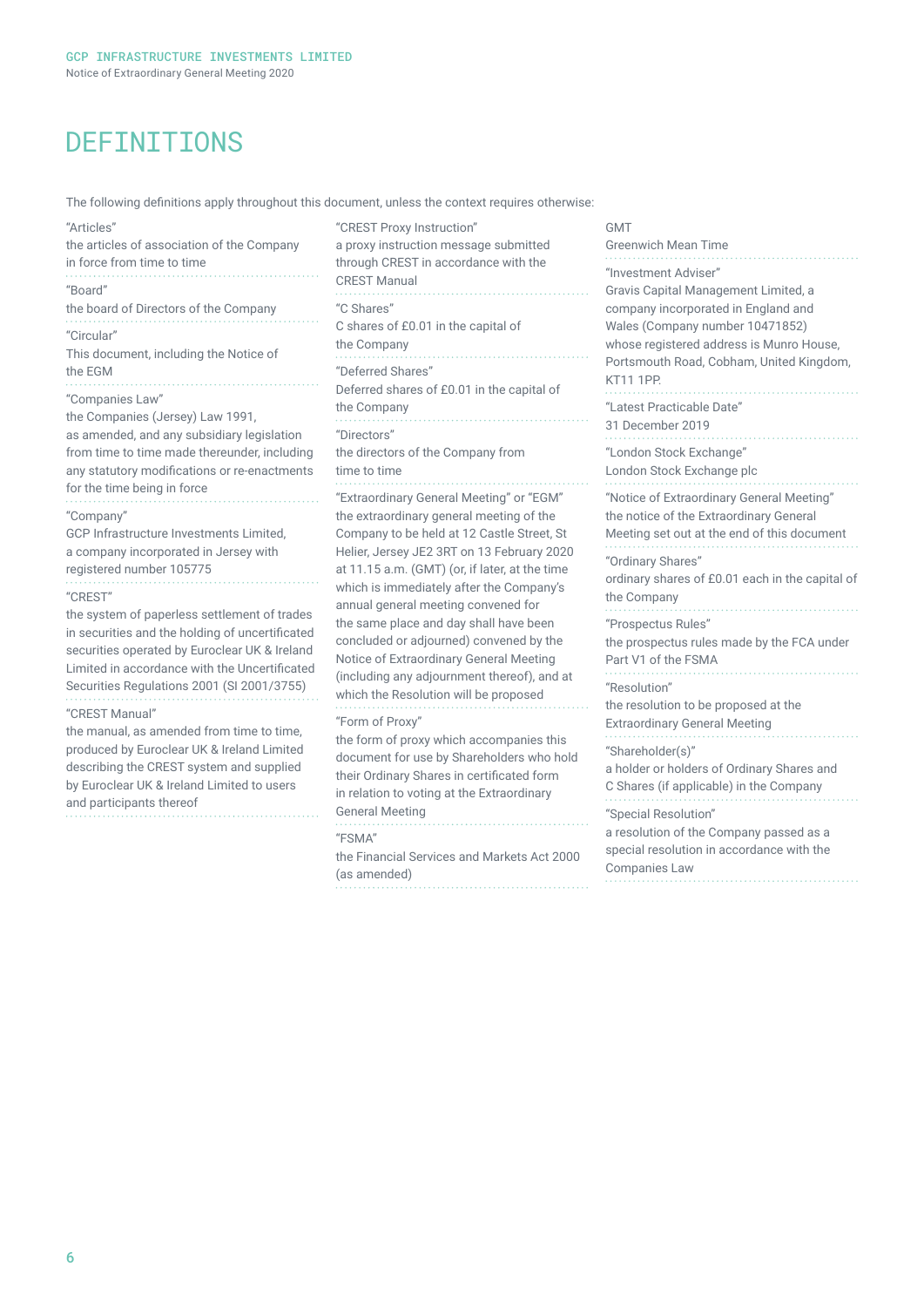# NOTICE OF EXTRAORDINARY GENERAL MEETING

NOTICE IS GIVEN that an Extraordinary General Meeting of GCP Infrastructure Investments Limited will be held at 12 Castle Street, St Helier, Jersey JE2 3RT on 13 February 2020 at 11.15 a.m. (GMT) (or, if later, at the time which is immediately after the Company's Annual General Meeting convened for the same place and day shall have been concluded or adjourned) to consider and, if thought fit, pass the following resolution which will be proposed as a special resolution.

## SPECIAL RESOLUTION

THAT, in addition to Resolution (14) if passed, at the Annual General Meeting of the Company on 13 February 2020, the Directors of the Company be and are hereby generally and unconditionally authorised to allot and issue an aggregate of up to 87,806,625 Ordinary Shares for cash (representing approximately 10 per cent. of the issued share capital at the Latest Practicable Date prior to the publication of this Notice of Extraordinary General Meeting) pursuant to the 2020 Placing Programme as if any pre-emption rights conferred by the Articles did not apply to such allotment and issue, such authority to expire after the conclusion of the Company's annual general meeting in 2021 or, if earlier, 5 p.m. on 13 May 2021 (unless previously renewed, varied or revoked by the Company in general meeting), save that the Company may at any time prior to the expiry of such authority, make an offer or enter into an agreement which would or might require the allotment and issue of Ordinary Shares in pursuance of such an offer or agreement as if such authority had not expired.

By order of the Board of Directors

**Apex Financial Services (Alternative Funds) Limited** Secretary 3 January 2020 **Registered Office** 12 Castle Street St Helier Jersey, JE2 3RT

**Defined terms used in this notice of EGM shall bear the same meanings as those ascribed to them in the EGM Circular issued by the Company to the Shareholders dated 3 January 2020.**